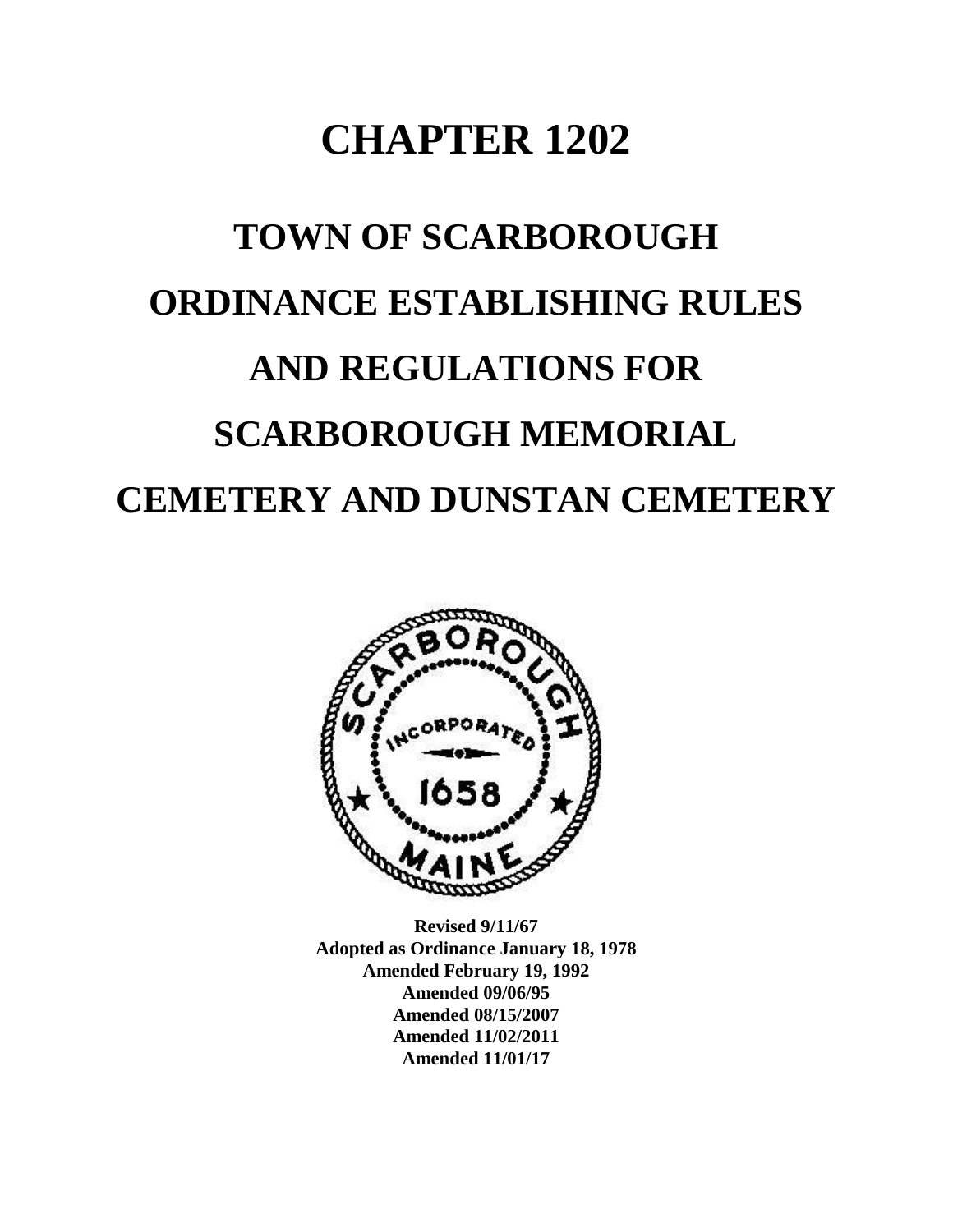# **TABLE OF CONTENTS**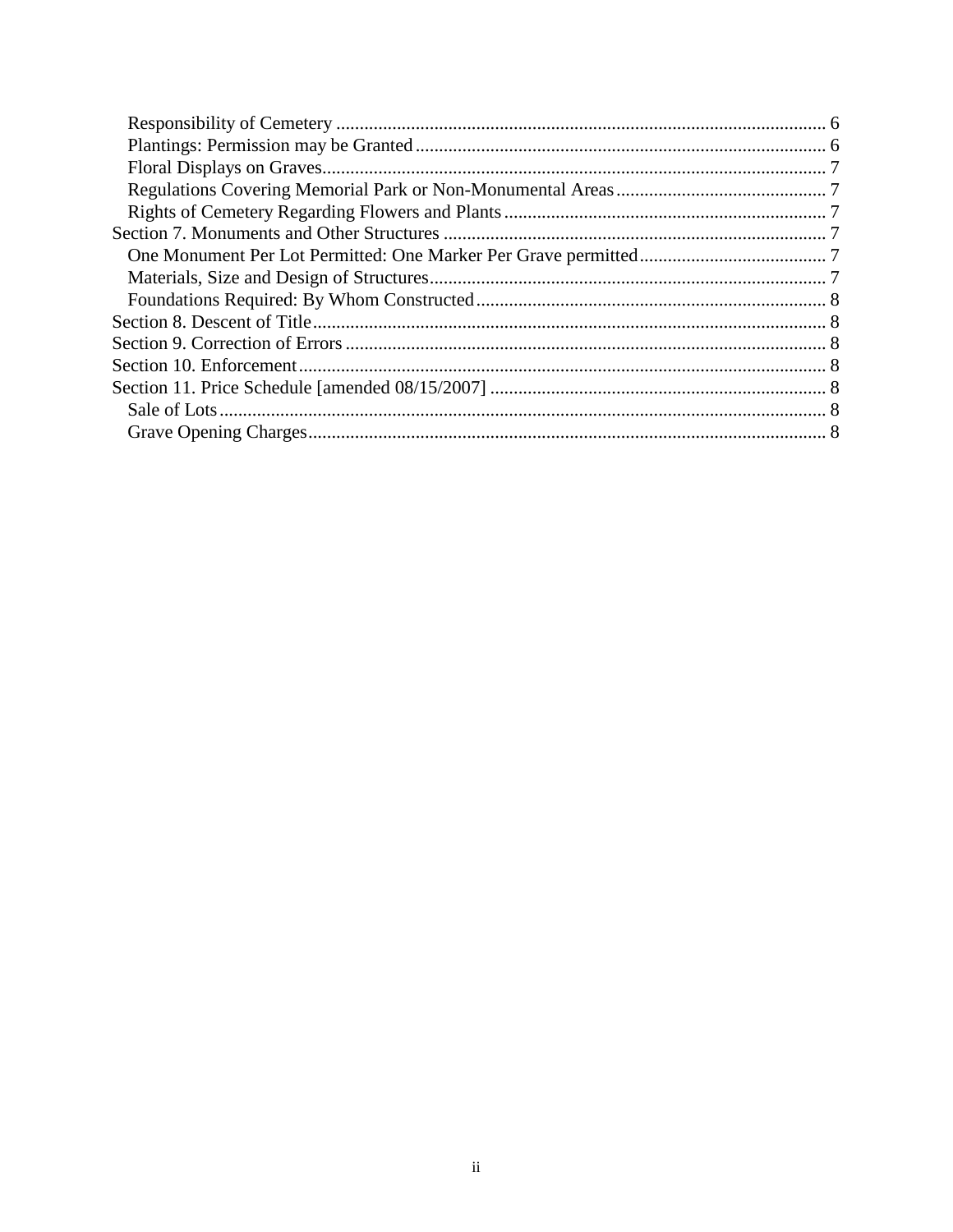# **CHAPTER 1202 TOWN OF SCARBOROUGH Rules and Regulations for Scarborough Memorial Cemetery and Dunstan Cemetery**

## <span id="page-3-0"></span>**Section 1. Purpose and Intent.**

For the mutual protection of lot owners and the cemeteries as a whole, the following rules and regulations are hereby established for Scarborough Memorial Cemetery and Dunstan Cemetery. As used in these rules and regulations, the term cemetery includes both the Scarborough Memorial Cemetery and the Dunstan Cemetery, and the term "Superintendent of the Cemetery" or "Superintendent" includes his or her authorized representative. All lot owners and persons visiting the cemetery will be expected to abide by such rules and regulations as herein enacted and as hereafter amended, which are intended to assist in maintaining this cemetery as a peaceful and beautiful area as well as a reverent symbol of respect for the dead. [amended 08/15/2007]

#### <span id="page-3-1"></span>**Section 2. General Rules.**

#### <span id="page-3-2"></span>Office and Cemetery Hours

a. All business pertaining to the cemetery shall be processed through the Town Office during regular business hours. The Town Manager shall hold the office of Superintendent of the Cemetery. The cemetery will be open from 8:00 A.M. to sunset each day.

#### <span id="page-3-3"></span>Workdays of Employees

b. Employees of the cemetery are not expected to work on Sundays, Holidays, or Saturdays. All other times will be by special request and at an additional charge.

#### <span id="page-3-4"></span>Duties of Employees Defined by Superintendent

c. Employees of the cemetery are not permitted to do any work for lot owners or other persons except upon order of the Superintendent of the Cemetery but are required to be civil and courteous to all persons visiting the cemetery.

#### <span id="page-3-5"></span>Fees and How Payable

d. All fees or charges for services are payable at the Town Office, except as herein listed below. No person is required or permitted to pay any fee or gratuity to any employee.

1. Interment charges may be handled through any reputable funeral director.

2. Foundation charges for monument and marker emplacements may be handled through any reputable monument dealer.

#### <span id="page-3-6"></span>Manner of Travel by Pedestrians

e. Persons within the cemetery shall use only the Avenues, walks, and alleys and no person shall walk upon or across lots or lawns unless it is necessary to gain access to a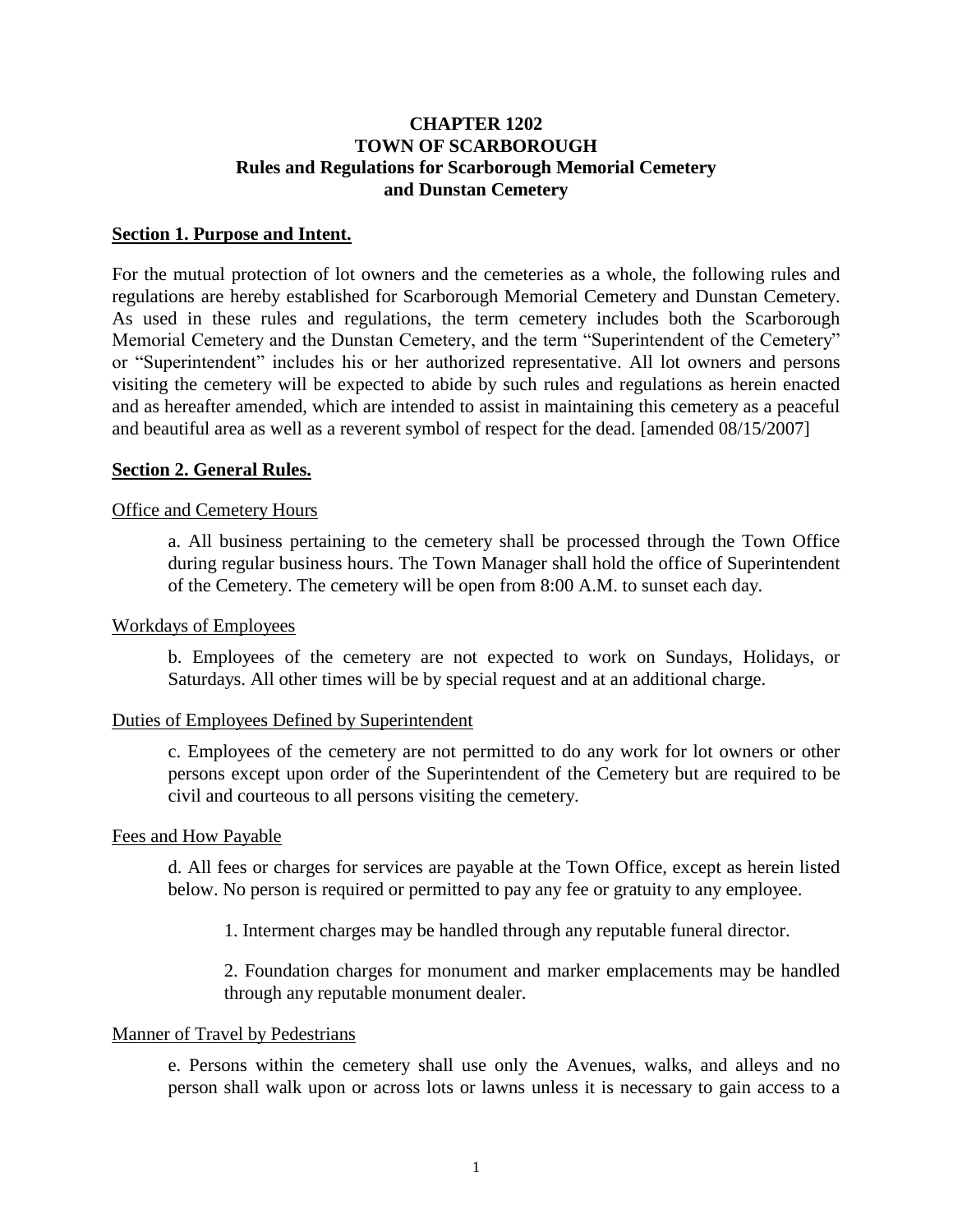particular lot. The cemetery expressly disclaims responsibility for any property damage or any injury sustained by any person violating this rule.

# <span id="page-4-0"></span>Acts of Vandalism Prohibited

f. Persons visiting the cemetery or attending funerals are strictly prohibited from picking flowers, wild or cultivated, breaking or injuring any tree, shrub, or plant, or from writing upon, defacing, or injuring any memorial, fence, or other structure within the grounds of the cemetery.

# <span id="page-4-1"></span>Manner of Travel by Vehicles

g. Motor cars and vehicles must be kept under complete control at all times. When meeting a funeral cortege, they must stop until the procession passes. They must not pass a funeral cortege, either stopped or in motion. Mufflers must not be opened, nor the horn sounded within the cemetery, and all such vehicles shall comply with the following rules:

1. Maximum speed limit - 10 miles per hour.

2. No vehicle may be driven or parked across or upon any grave, lot or lawn.

3. Parking or leaving any vehicle on any road or drive in such a way as to prohibit any car or vehicle from passing is prohibited and a violation of this rule will be cause for the removal of such vehicle by the Superintendent of the Cemetery at the owner's expense.

4. Making a complete or partial reverse turn of any vehicle on any road or drive is forbidden.

# <span id="page-4-2"></span>Minors Prohibited in Cemetery: Exception

h. Children under 15 years of age are not permitted within the cemetery except when accompanied by proper persons or by a written note of permission signed by a parent or guardian, giving his or her telephone number or address.

# <span id="page-4-3"></span>Unleashed Dogs Prohibited

i. Unleashed dogs shall not be permitted to go at large in the cemetery. All animal owners shall abide by the rules of the Town of Scarborough Animal Control Ordinance. [amended 08/15/2007]

# <span id="page-4-4"></span>Depositing of Debris Prohibited

j. Receptacles for waste material are located at convenient places within the cemetery and the depositing of rubbish and debris on the grounds of any cemetery is prohibited.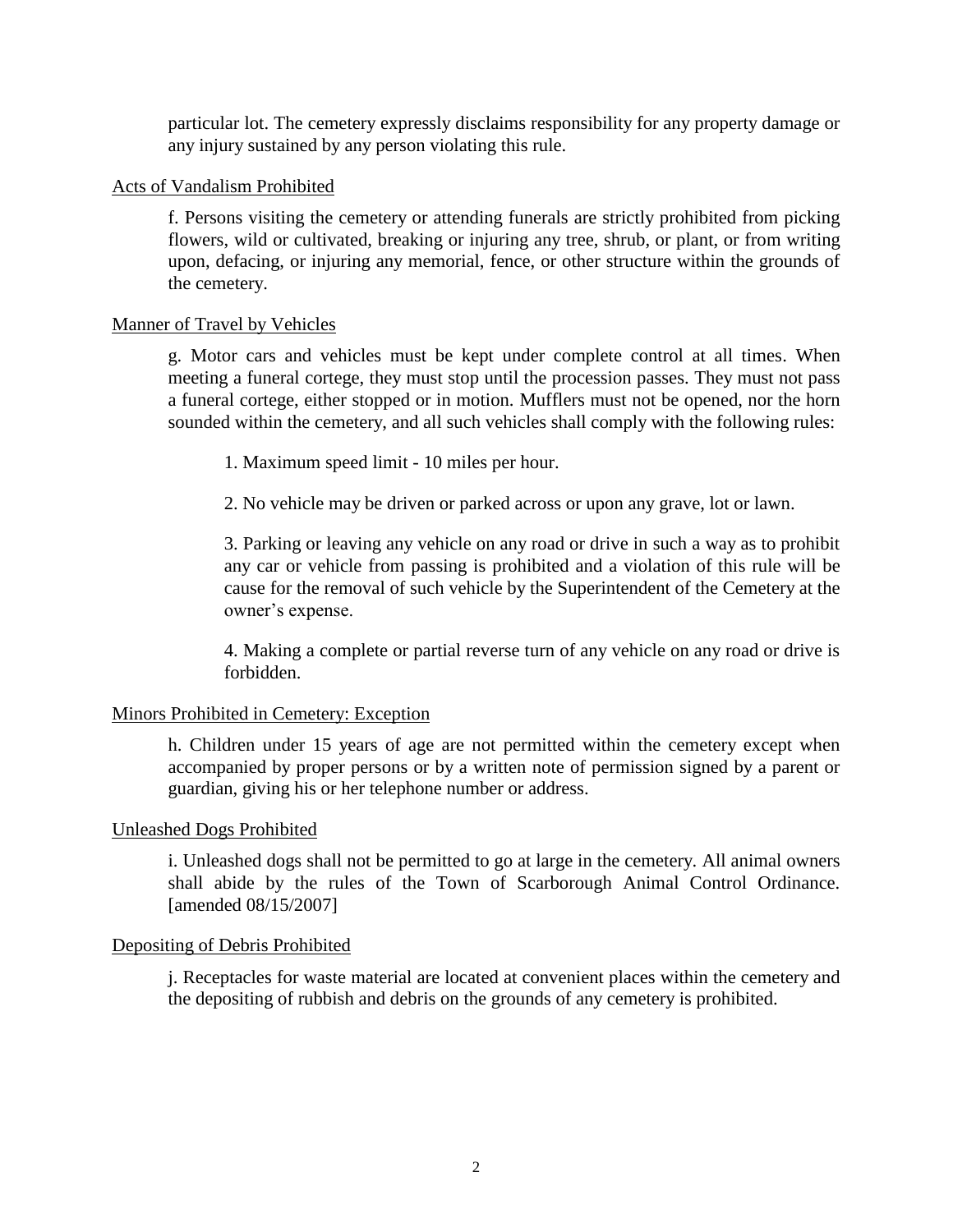## <span id="page-5-0"></span>Unauthorized Items Removed from Lots

k. The placing of boxes, shells, toys, ornaments, chairs, settees, or similar unauthorized items upon lots will not be permitted, and the Superintendent of the Cemetery reserves the right to remove any such unauthorized items.

## <span id="page-5-1"></span>Firearms, Weapons, etc., Prohibited

l. The bringing of firearms into the cemetery, except by a military escort, is prohibited. The discharging of, or carrying, any offensive weapons, such as bow and arrows, air rifles, slingshots, or the hurling of rocks or pellets, is strictly prohibited.

#### <span id="page-5-2"></span>Proprieties to be Observed

m. It is of the utmost importance that there should be a strict observance of the proprieties in the cemetery, and all persons within the cemetery should avoid conduct unbecoming a sacred place.

# <span id="page-5-3"></span>**Section 3. Lot Ownership**

#### <span id="page-5-4"></span>Prospective Purchasers to Visit Cemetery

a. Persons desiring to purchase lots should visit the cemetery where the Superintendent of the Cemetery will aid them in making a selection. Special rules relating to such lots will be explained and a copy of these rules and regulations will be given to each purchaser.

#### <span id="page-5-5"></span>Details of Purchase

b. The purchase price must be paid in full at the time of purchase and receipt for such purchase price will be given to the purchaser at that time with the deed for the lot(s) to be sent to the purchaser once the appropriate signatures are obtained. Purchase price shall include perpetual care. Description of lots shall be in accordance with cemetery plots, which are kept on file in the Town Office. It shall be the duty of the lot owner to notify the Town Office of any change in address after purchase. [amended 08/15/2007]

#### <span id="page-5-6"></span>Lots Not Subdivided or Sold Jointly

c. Lots of various sizes are available in the cemetery and therefore, no lots will be subdivided. No single lot will be sold to joint purchasers.

#### <span id="page-5-7"></span>Purchasers Rights in Roads, Drives or Paths

d. No easement or right of interment is granted to any lot owner in any road, drive, or path within the cemetery, but such road, drive, or path may be used as a means of access to the cemetery or buildings so long as it shall be devoted to such purpose.

#### <span id="page-5-8"></span>Rights Reserved to Cemetery

e. The right to enlarge, reduce, replot, or change the boundaries or grading of the cemetery, or a section or sections thereof, from time to time, including the right to modify or change the location of, or remove or regrade roads, drives or walks, or any part thereof,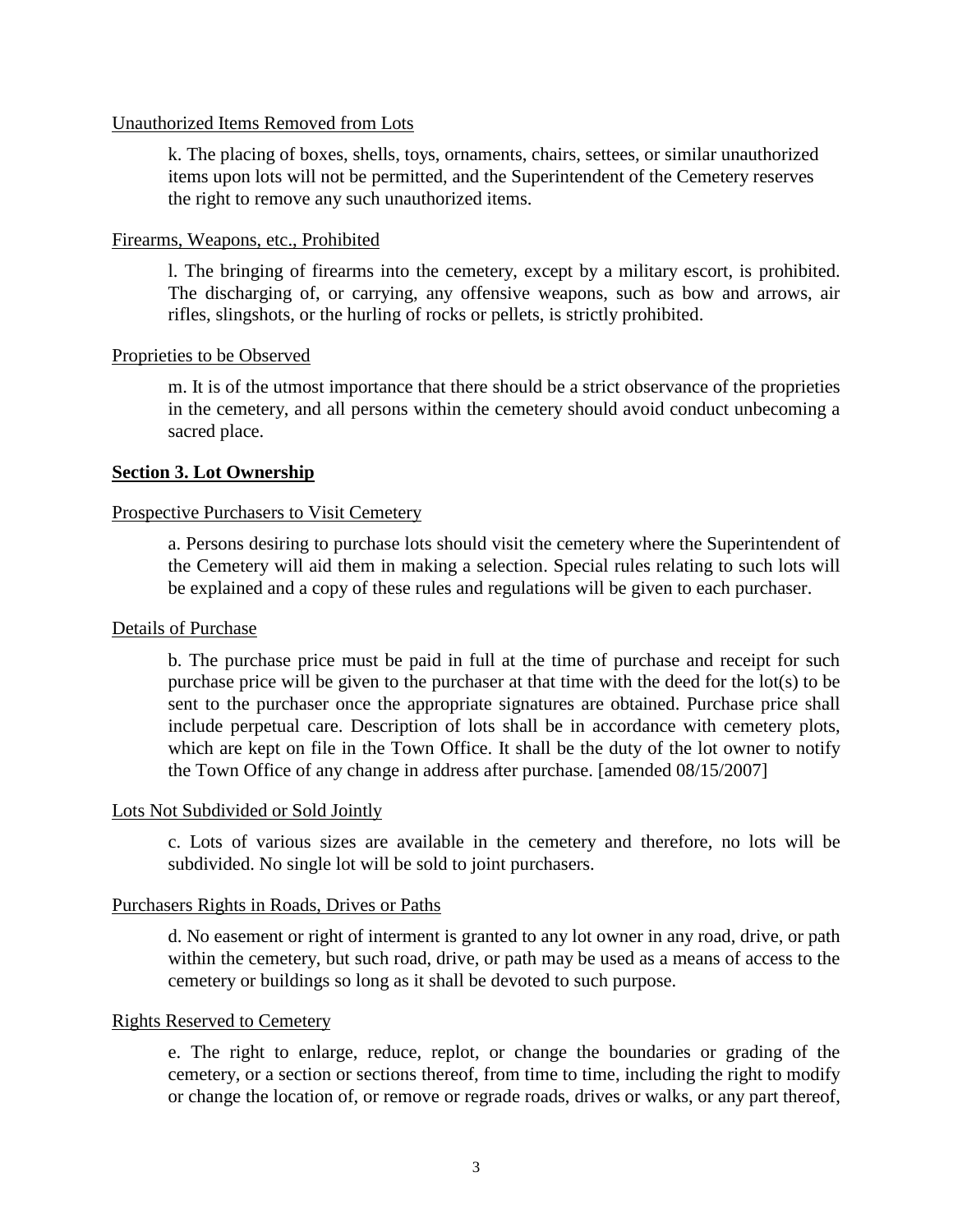is hereby reserved. The right to lay, maintain, and operate, or alter or change, pipe lines or gutters for sprinkler systems and drainage purposes is also expressly reserved, as well as is the right to use cemetery property, not sold to lot owners, for cemetery purposes, including interment of the dead, or for anything necessary, incidental, or convenient thereto. The cemetery reserves to itself, and to those lawfully entitled thereto, a perpetual right of ingress and egress over lots for the purposes of passing to and from other lots.

#### <span id="page-6-0"></span>Cemetery Not Responsible for Loss or Damage

f. All reasonable precautions will be taken to protect lot owners and the property rights of lot owners within the cemetery from loss or damage, but the cemetery will not be responsible for any loss or damage.

#### <span id="page-6-1"></span>Terms of Agreement with Lot Owners

g. These rules and regulations, including amendments thereto, constitute the sole agreement between the cemetery, the Town of Scarborough, and lot owners. The statement of any employee or agent, unless confirmed in writing by an authorized representative of the cemetery or the Town of Scarborough shall in no way bind the cemetery or the Town of Scarborough.

#### <span id="page-6-2"></span>Repurchase or Exchange of Lots by Superintendent

h. The Town reserves the right when the Municipal Officers deem it to be in the best interest of the Town to purchase outright, or by exchange for other lots, any unoccupied lot or lots, at the original purchase price.

#### <span id="page-6-3"></span>Transfer of Lots

i. Transfer of lots will be recognized without the consent of the Superintendent of the Cemetery and a certificate of transfer may be obtained at the Town Office.

#### <span id="page-6-4"></span>Lost or Destroyed Deeds

j. A lost or destroyed deed will be replaced by a new deed upon request upon payment of \$1.00.

# <span id="page-6-5"></span>**Section 4. Care of Lots**

#### <span id="page-6-6"></span>Perpetual Care

a. Perpetual Care includes keeping the turf even and in good condition, the grass properly cut, and the trees and shrubs trimmed, subject to the available income from the perpetual care fund.

#### <span id="page-6-7"></span>Nature of Care Provided by Cemetery Without Cost

b. The general care of the cemetery is the responsibility of the Town by and through the Superintendent of the Cemetery and includes reasonable and practical care of the unsold areas of the cemetery, such as park and lawn areas, roads, shrubs, and trees, which have been established by the cemetery. In no case shall it mean the maintenance, repair, or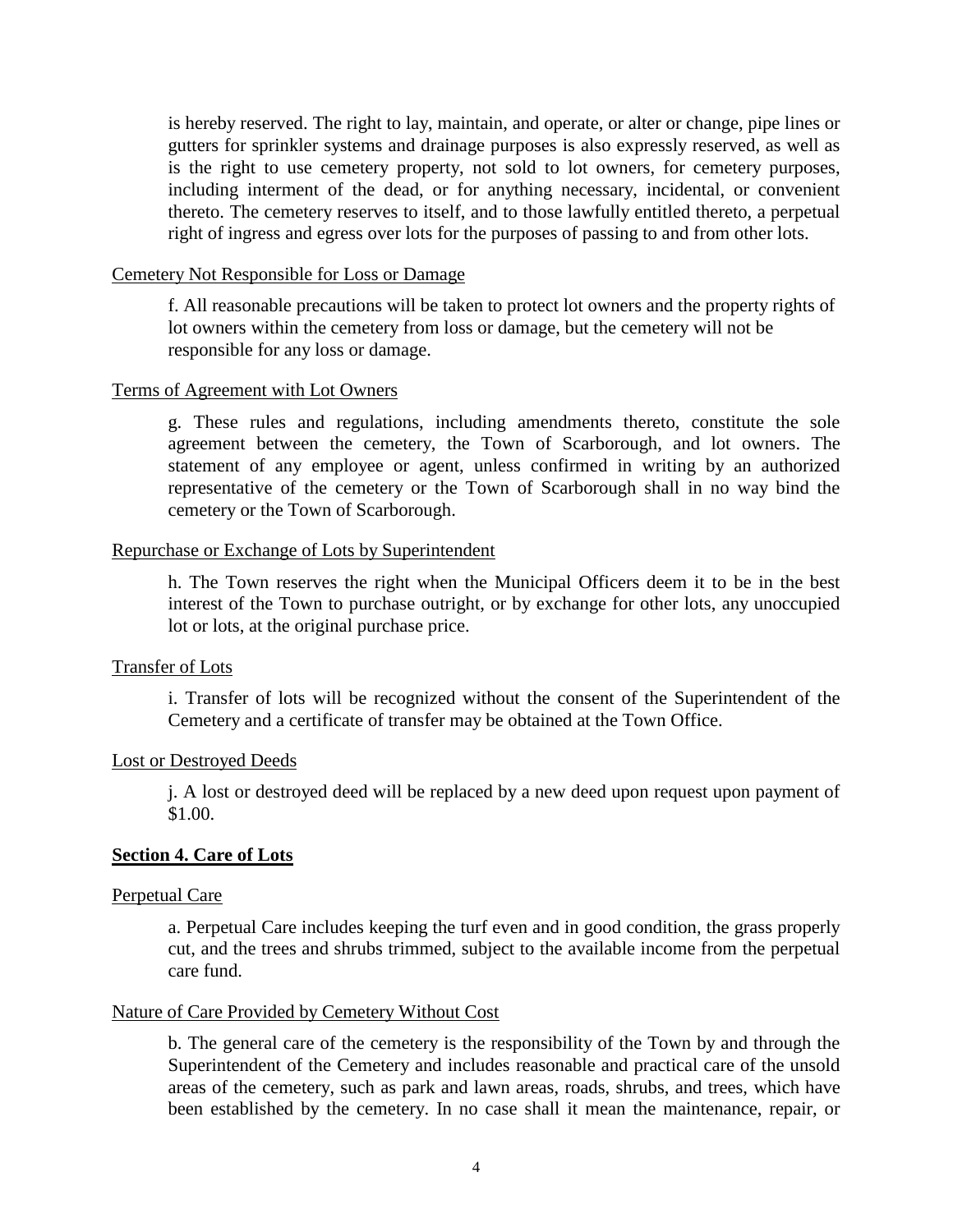replacement of any memorial, tomb, or mausoleum erected or placed upon a lot, nor the performing of any special or unusual work in the cemetery.

#### <span id="page-7-0"></span>Additional Care No Longer Available for Purchase

c. After August 15, 2007, the Town will no longer provide special care in addition to the care provided under subsections (a) and (b) above and will no longer establish any new Perpetual Care accounts for special care. [amended 08/15/2007]

#### <span id="page-7-1"></span>Investment of Perpetual Care Funds

d. All existing Perpetual Care Funds held by the Town of Scarborough for Perpetual Care will be invested by the Town of Scarborough as provided by law, with funds used solely for the purpose of supporting the cemeteries. [amended 08/15/2007]

#### <span id="page-7-2"></span>Who May Provide Care for Lots

e. No person except a lot owner, her/his authorized representative, or an employee of the cemetery, acting under the direction of the Superintendent of the Cemetery, is permitted to enter the cemetery for the purpose of caring for lots without special permission of the Superintendent of the Cemetery secured in advance. [amended 11/01/17]

#### <span id="page-7-3"></span>Lot Boundaries Not to be Enclosed

f. On and after the effective date of these rules and regulations no lot or grave shall be either partially or fully enclosed by a fence, rail, curb, hedge, trees, or shrubs.

# <span id="page-7-4"></span>**Section 5. Interments**

#### <span id="page-7-5"></span>Times for Interments

a. The Cemetery will be open for interments from 8:00 A.M. to 4:30 P.M. Monday through Friday. Requests for opening prior to 10:00 A.M. on Mondays must reach the Town Office before noon on Friday. Any requests for a Saturday and Sunday interment must reach the Town Office at least two days prior to interment, except when an individual's faith requires a shorter time-frame. (Amended 11/02/2011)

# <span id="page-7-6"></span>Funerals in Charge of Cemetery

b. All funerals entering the cemetery shall be under the direction of the funeral director who shall abide by the rules and regulations of the cemetery, and funeral directors upon arrival at the cemetery must present to the Superintendent the necessary burial permit from the City or Town Clerk. [amended 08/15/2007]

#### <span id="page-7-7"></span>Interments to be Authorized by Lot Owners

c. All order for interments in lots must be signed by the owner of the lot, or her/his authorized representative. When this is impossible because of absence from the Town, telephone permission will be accepted in lieu of signed authorization. [amended 08/17/2007] [amended 11/01/17]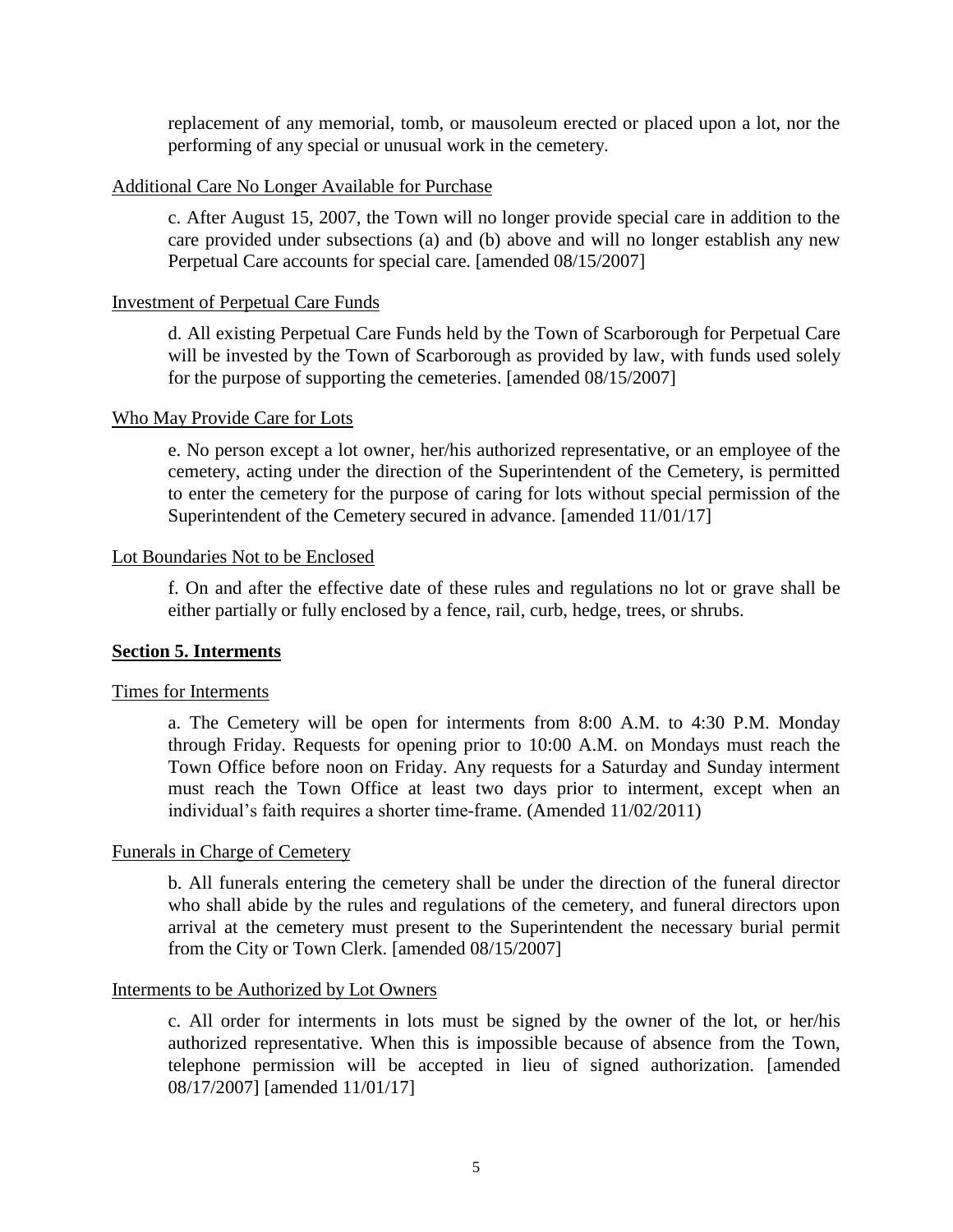#### <span id="page-8-0"></span>Number of Interments in Single Grave

d. No interment of two or more bodies shall be made in one grave, except in the case of mother and child, or two infants, buried in one casket simultaneously. [amended 08/15/2007]

#### <span id="page-8-1"></span>Location Within Lot to be Designated by Owner

e. When an interment is to be made in a lot, the location of such interment shall be designated by the lot owner, or her/his authorized representative. Should they fail or neglect to make such designation, the cemetery reserves the right to make the interment in a location designated by the Superintendent of the Cemetery. The cemetery shall not be responsible for errors from telephone information lacking precise and proper instructions as to the particular space, size of grave, and location in a lot, where interment is desired. [amended 11/01/17]

#### <span id="page-8-2"></span>Deaths and Burials

f. Once an interment has been made, a disinterment will only be made pursuant to Title 22, Chapter 707, of the Maine Revised Statues, as amended. In all cases, the responsibility of the cemetery shall be limited to opening of the grave only and the actual disinterment must be made by the person authorized to do so. [amended 08/15/2007]

#### <span id="page-8-3"></span>Outside Containers Required

g. In order to maintain a high standard of care and to eliminate sunken graves caused by the collapse of wooden boxes all burials must be made in outside containers constructed of natural stone, or of metal, or of reinforced concrete, or approved synthetics. All such containers must be made and installed so as to meet the specifications established by the Superintendent of the Cemetery. Outside containers may be procured from any source provided they meet the established specifications.

#### <span id="page-8-4"></span>Previous Notices Required for Interments, etc.

h. The right is reserved by the cemetery to insist upon at least twenty-four hours' notice of any interment and at least one-week's notice of any disinterment or removal. The cemetery reserves the right to postpone interment time due to acts of nature, God, Civil and national emergencies.

# <span id="page-8-5"></span>**Section 6. Plants, Shrubs and Flowers**

#### <span id="page-8-6"></span>Responsibility of Cemetery

a. The cemetery will undertake to maintain, as may be practicable, the planting of trees and shrubs to preserve its landscape features. [amended 08/15/2007]

#### <span id="page-8-7"></span>Plantings: Permission may be Granted

b. No individual beds of shrubbery or flowers shall be permitted on the grounds of the cemetery. [amended 08/15/2007]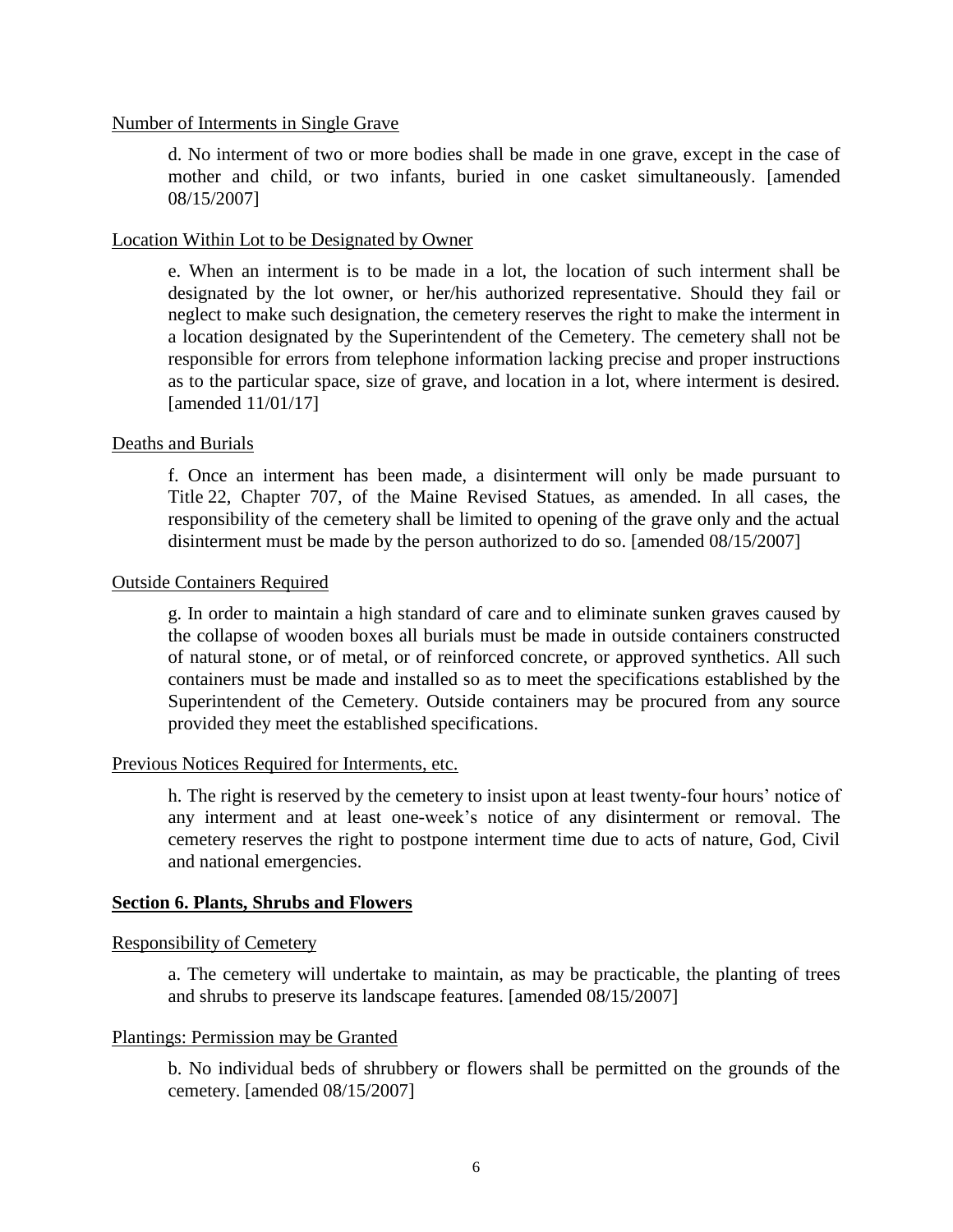# <span id="page-9-0"></span>Floral Displays on Graves

c. Only one floral display is permitted on a grave at any one time. Exceptions to this rule will be permitted during one week prior to and one week following Memorial Day and at the time of interment. From November  $1<sup>st</sup>$  through to April 30<sup>th</sup> shall be a period for which special floral displays may be permitted on a lot. No glass jars, unsightly metal receptacles, or breakable flower containers shall be placed on lots. True floral containers, recessed holders and rustic baskets are recommended. [amended 08/15/2007]

## <span id="page-9-1"></span>Regulations Covering Memorial Park or Non-Monumental Areas

d. In the Memorial Park or non-monumental sections of the cemetery the primary aim is to create a beautiful expanse of park like grounds, bordered by appropriate shrubs, trees, and gardens. Within such areas, all markers shall be flush with the surface. No individual plants within the burial areas will be permitted, with the exceptions as set forth under (c) above. Cooperation of lot owners in this area will permit better maintenance and opportunities to improve the appearance and quality of the turf within these areas. [amended 08/15/2007]

# <span id="page-9-2"></span>Rights of Cemetery Regarding Flowers and Plants

e. The cemetery shall have the right to remove all floral designs, flowers, weeds, trees, shrubs, plants, or herbage of any kind from the cemetery as soon as, in their judgment, they become unsightly, dangerous, detrimental, or diseased, or when they do not conform to the standard maintained in the cemetery. The cemetery shall not be responsible for floral pieces, baskets, or frames in which or to which floral pieces are placed or attached beyond their acceptance for services held in the cemetery and shall not be responsible for frozen plants or herbage of any kind, or for plantings damaged by the elements, thieves, vandals. The cemetery reserves the right to prevent the removal of any flowers, floral designs, trees, shrubs, plants, or herbage of any kind without prior approval. [amended 08/15/2007]

# <span id="page-9-3"></span>**Section 7. Monuments and Other Structures**

# <span id="page-9-4"></span>One Monument Per Lot Permitted: One Marker Per Grave permitted

a. The owner of any lot shall have the right to erect thereon any proper stone or monument outside of the memorial park area upon authorization by the Superintendent of the Cemetery. Only one monument shall be permitted on a lot which must be located in the center or center rear unless special permission is granted by the said Superintendent for placing it otherwise. Only one individual marker per grave is allowed in the cemetery. In certain areas, however, a monument and individual headstones are permitted.

#### <span id="page-9-5"></span>Materials, Size and Design of Structures

b. No monument or other structure on a lot above ground shall be constructed of any other material than cut marble, granite, natural stone, or real bronze. In general, no monument or marker shall exceed a base size from end to end of 60% of the width of the lot.